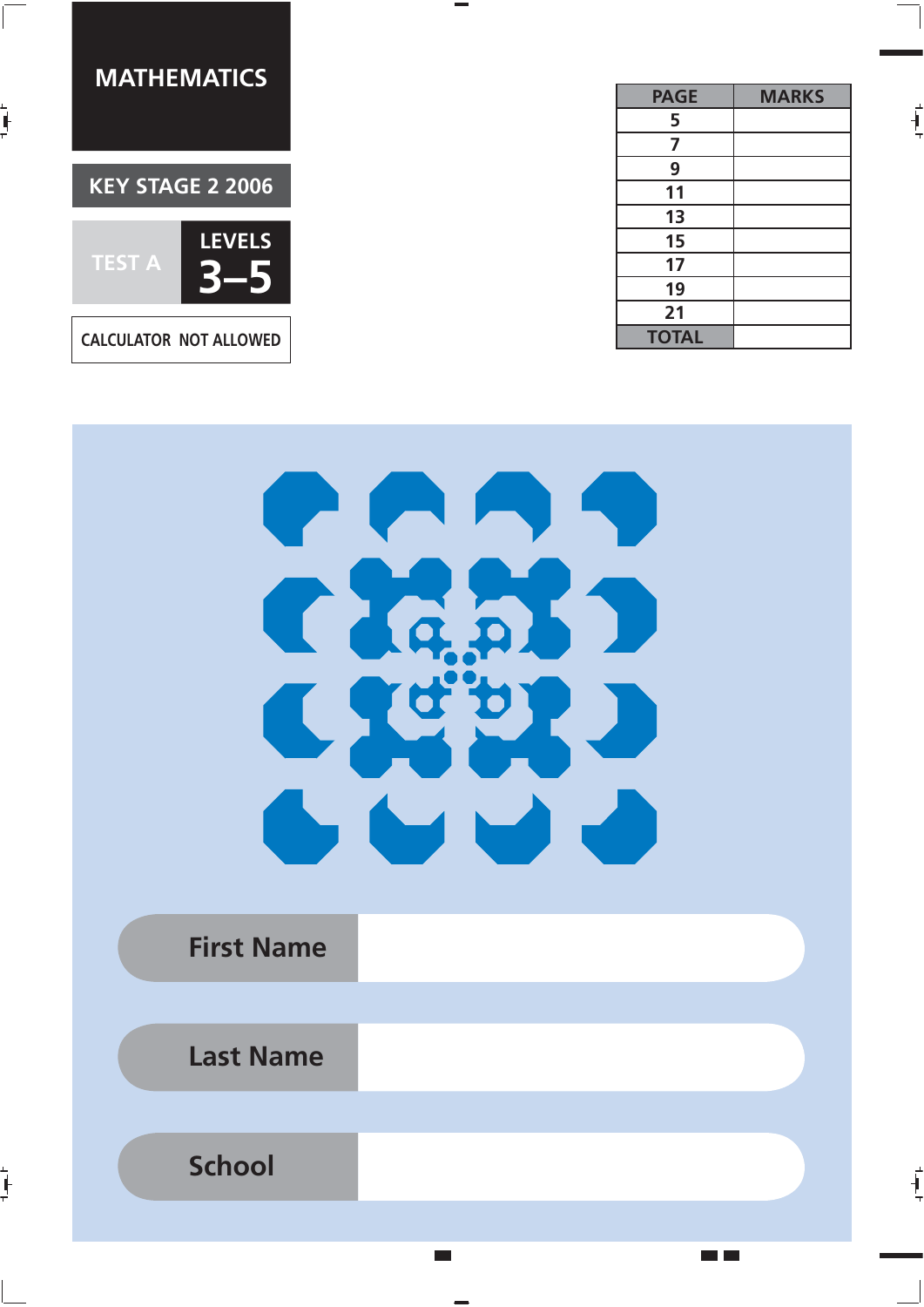

Ì

 $\frac{1}{4}$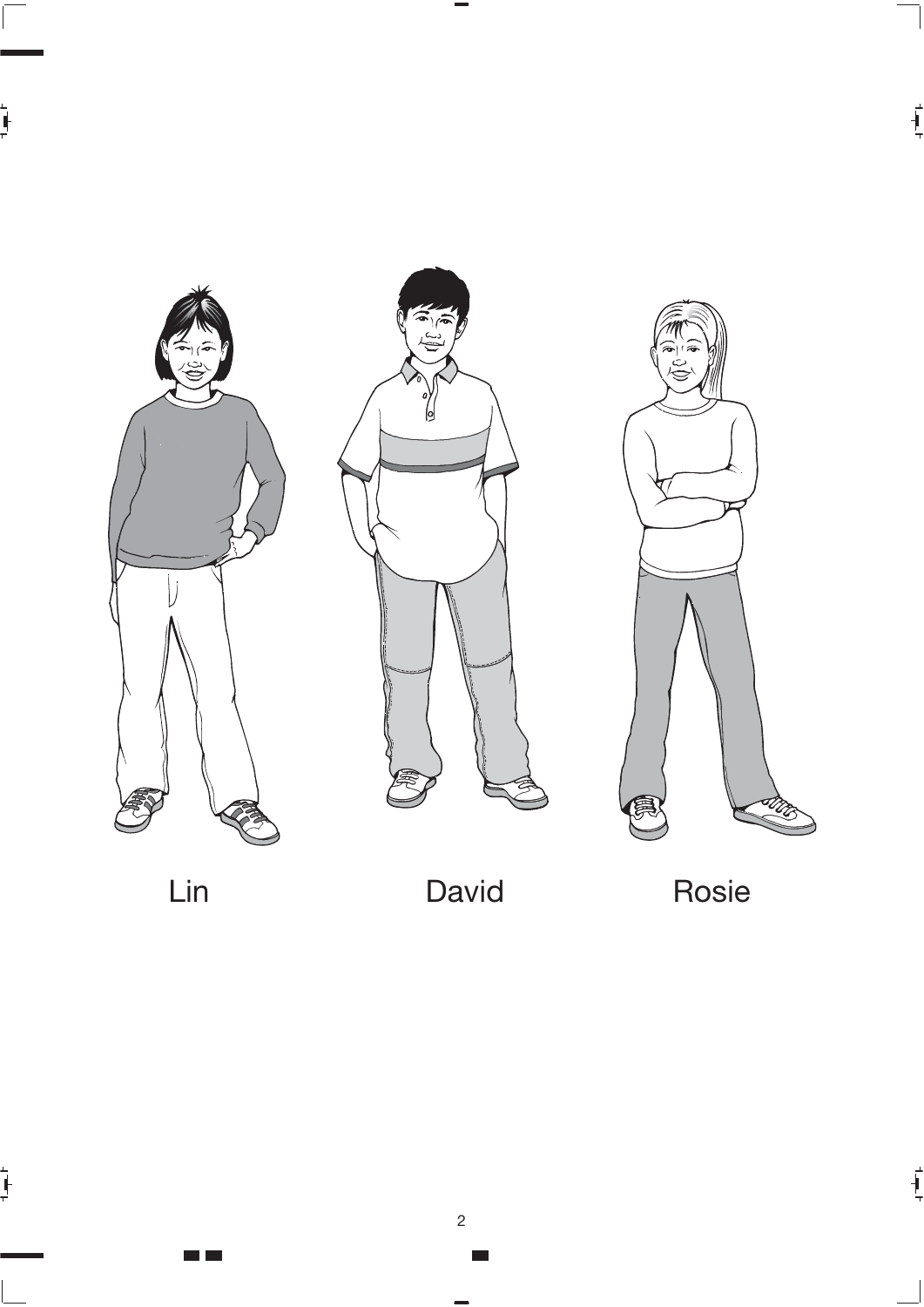# **Instructions**

You **may not** use a calculator to answer any questions in this test.

Work as quickly and as carefully as you can.

You have **45 minutes** for this test.

ŧ

If you cannot do one of the questions, **go on to the next one**.

You can come back to it later, if you have time.

If you finish before the end, go back and check your work.

**Follow the instructions for each question carefully.**

This shows where you need to put the answer.

If you need to do working out, you can use any space on a page.

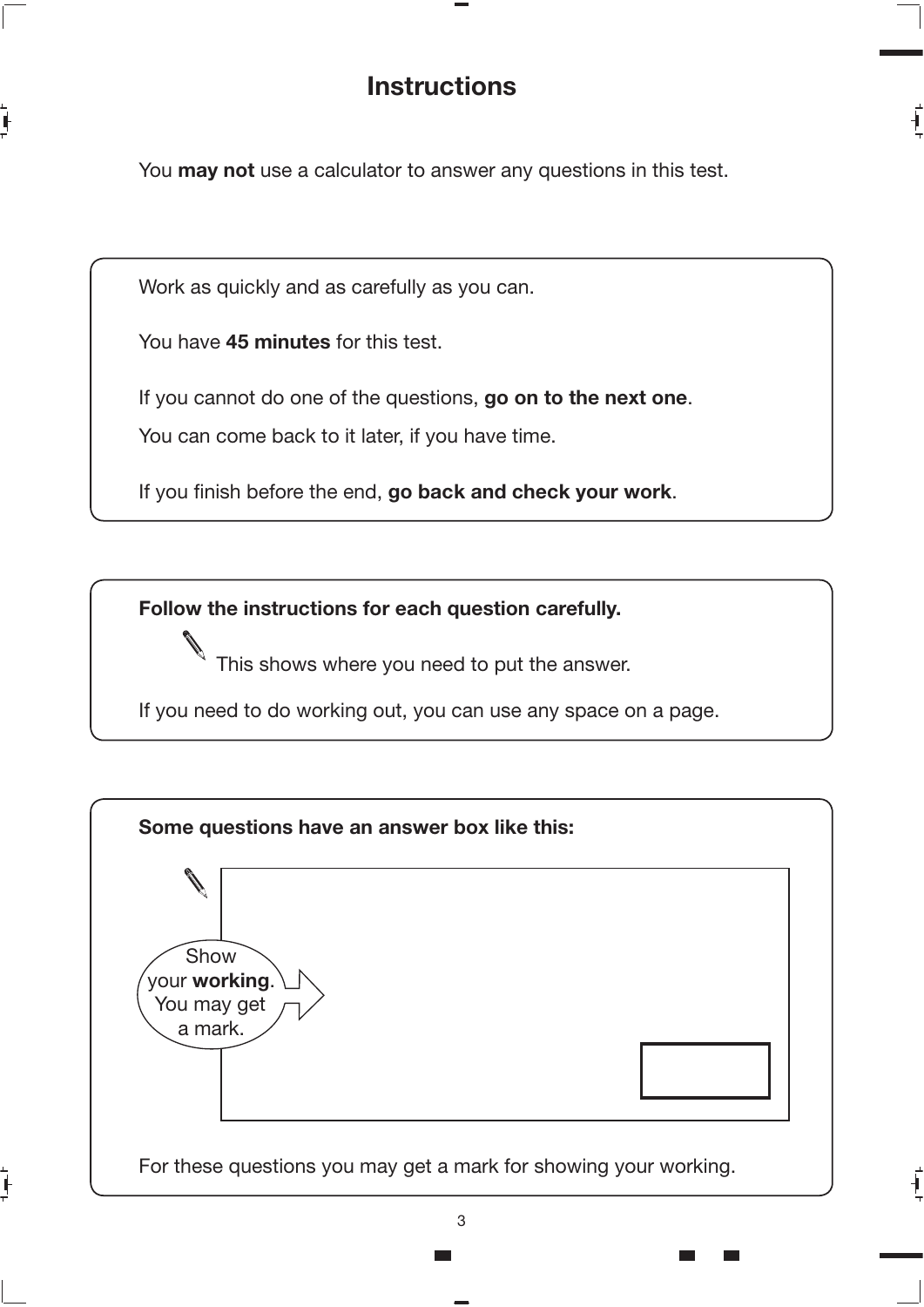

**2**

 $\mathbf{\dot{f}}$ 

**1**

These two shapes are made from equilateral triangles.

Draw **one** line of symmetry on each shape.

Use a ruler.



1 mark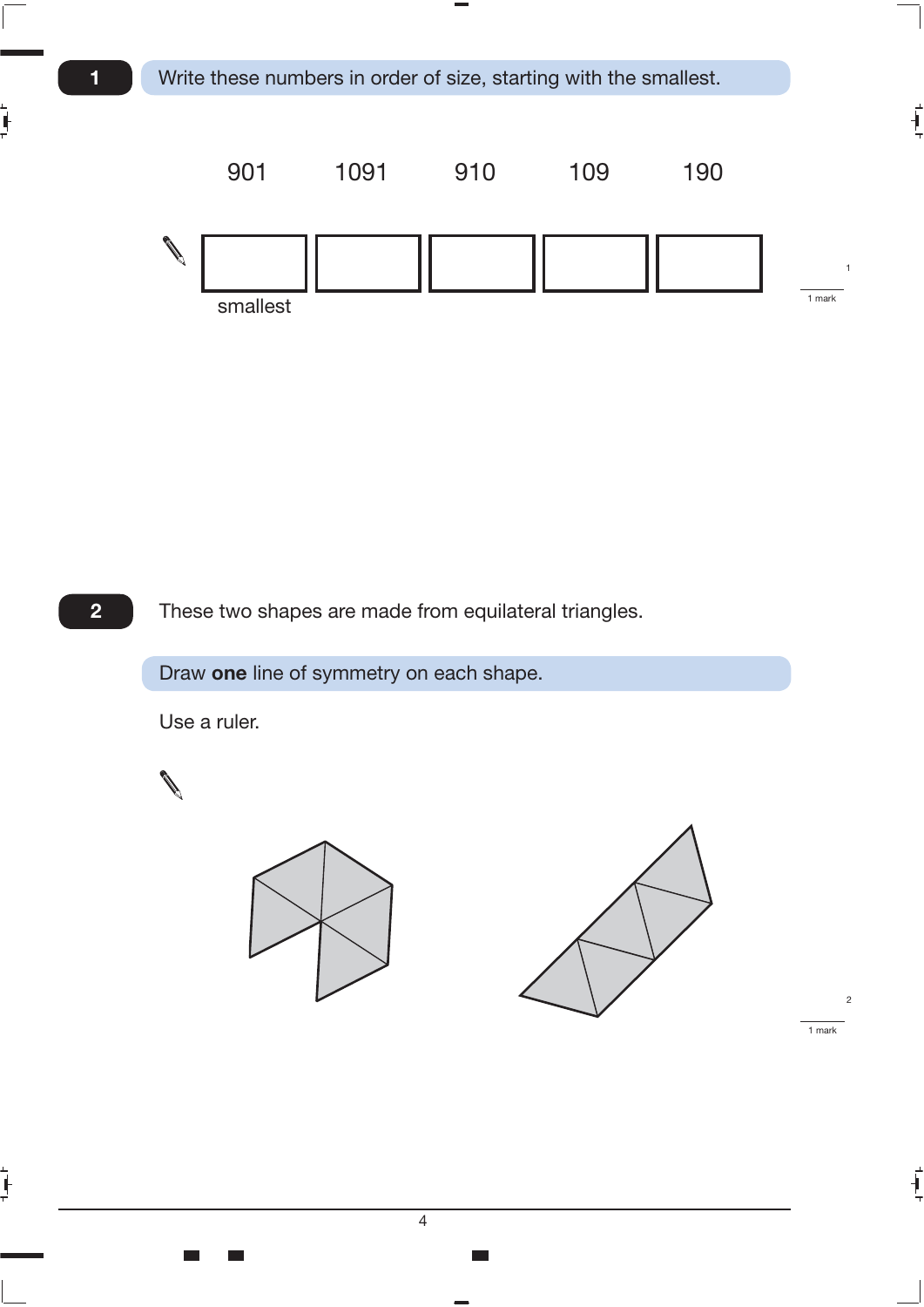**3** Rosie collects data about birds visiting a bird table.

Here are her results.

| <b>Blackbird</b> |  |
|------------------|--|
| Sparrow          |  |
| Robin            |  |
| <b>Blue tit</b>  |  |
| Other            |  |



Draw **two** more lines to complete the graph.



Rosie saw **20 birds** altogether.

What **fraction** of the birds were blackbirds?



ŧ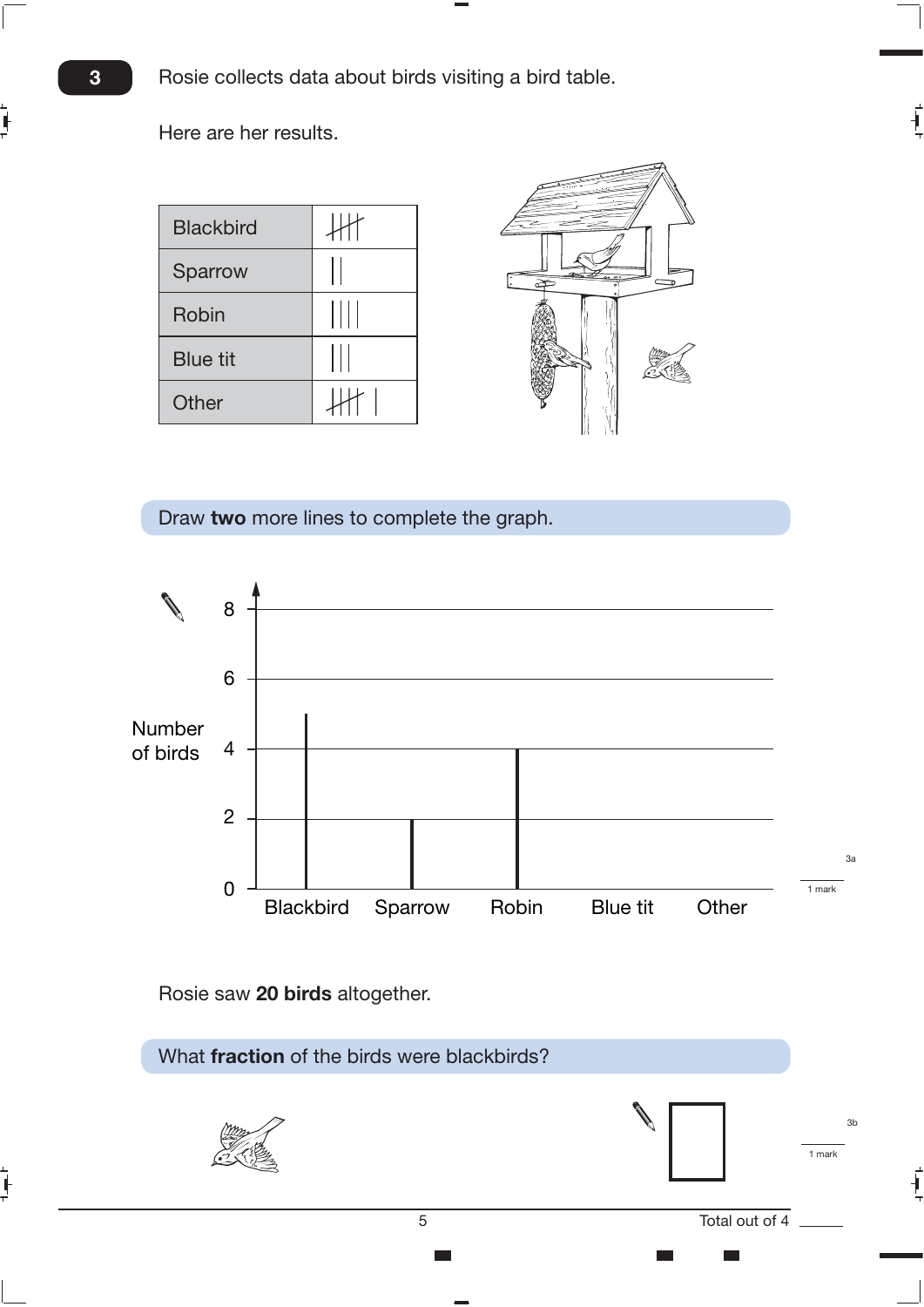Here is a CD rack.

**4**

 $\mathbf{\dot{f}}$ 



One rack holds **25** CDs.

David has **83** CDs.

How many racks does he need to hold **all** his CDs?



4a 1 mark

Lin has **6** racks **full** of CDs.

How many CDs does Lin have altogether?

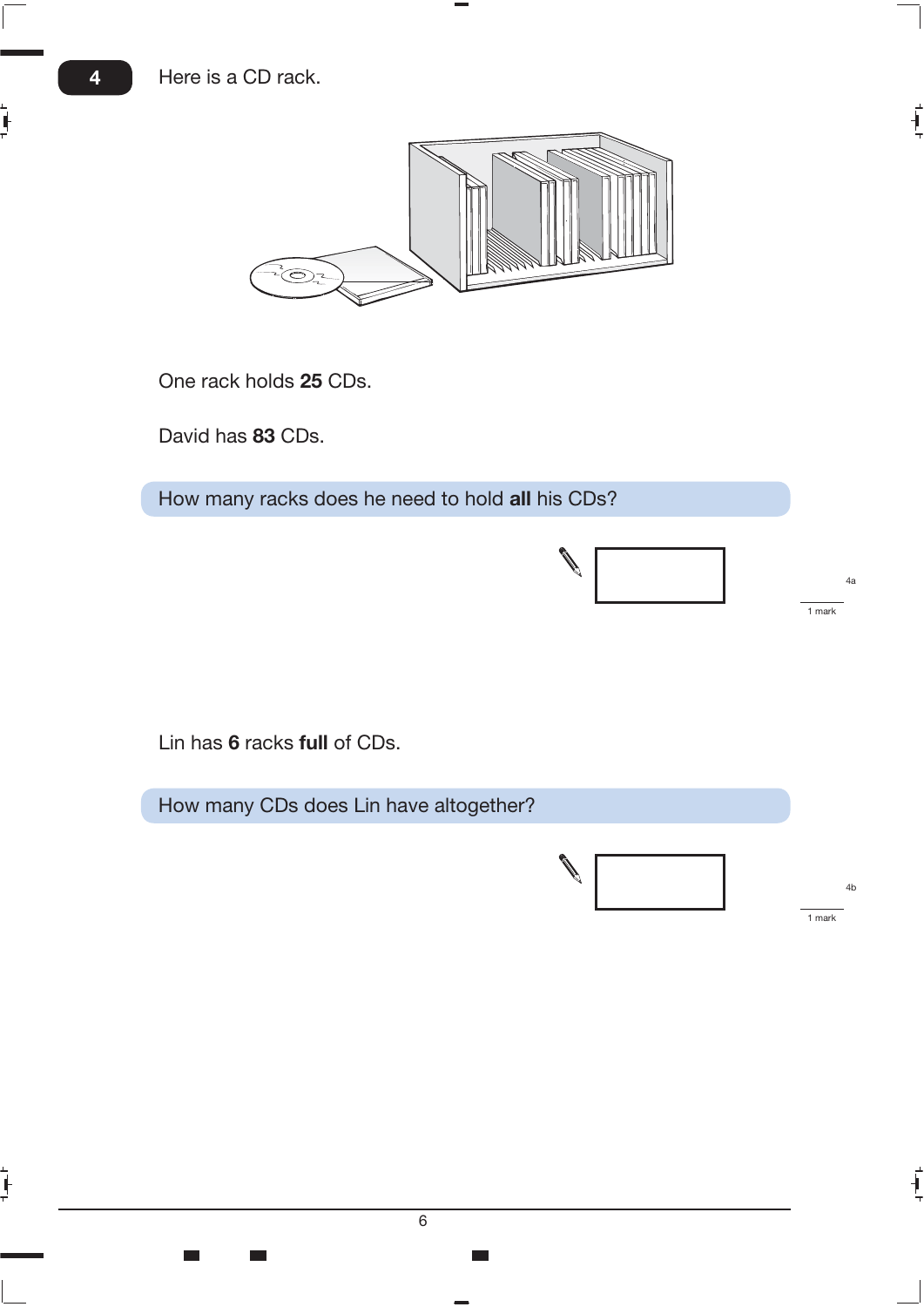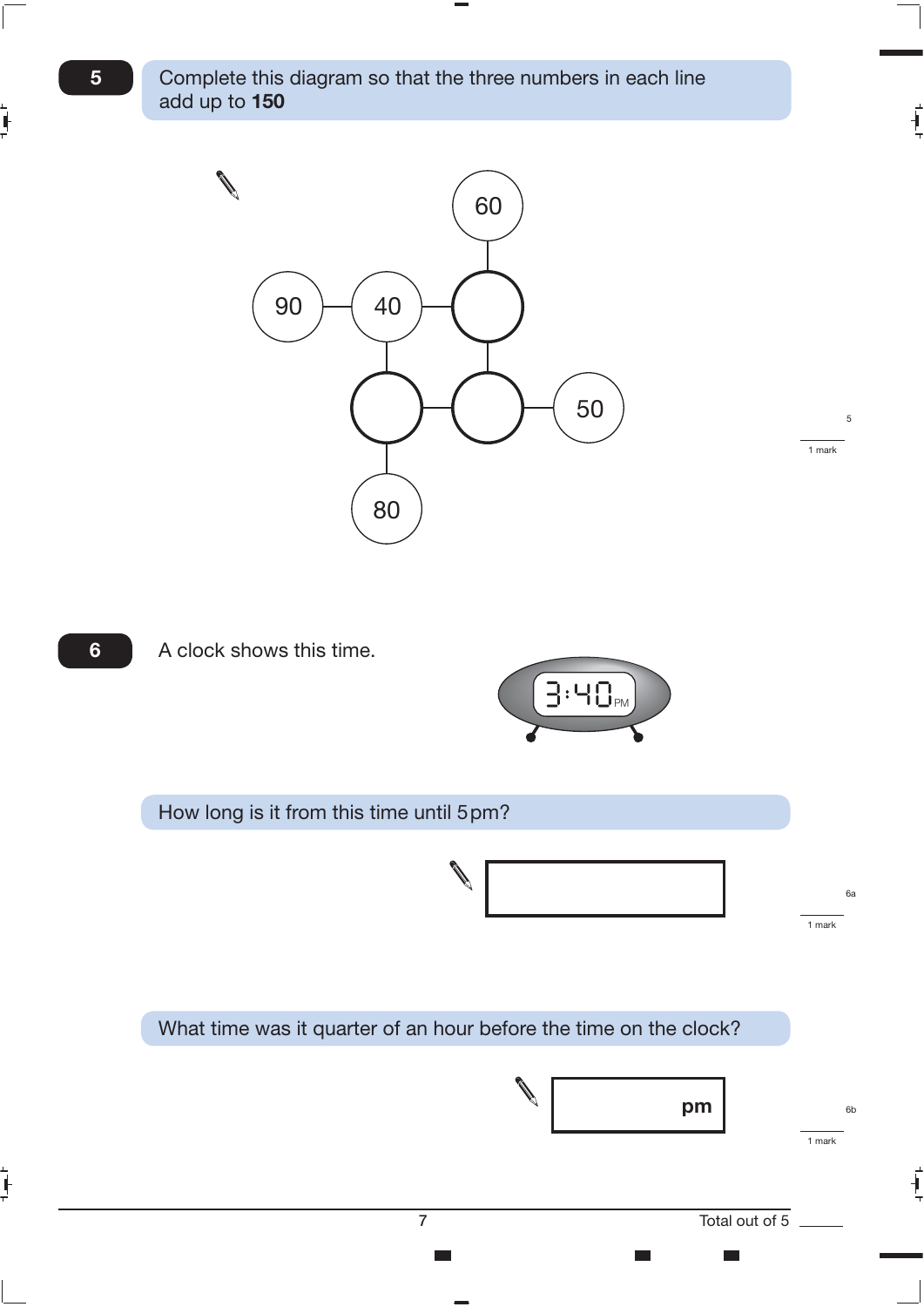*'How many children are in the class?'*



Tick  $(\checkmark)$  all the information that Lin needs to solve her problem.



There are 9 girls in the class.



5 girls in the class wear glasses.



There are twice as many boys as girls in the class.  $7a$ 

1 mark

1 mark

David needs to solve this problem.

*'How much do two oranges and one apple cost?'* 



Tick  $(\checkmark)$  all the information that David needs to solve his problem.



An orange costs 5p more than an apple.



An apple costs 20p



8

David has  $£1$   $10^{7b}$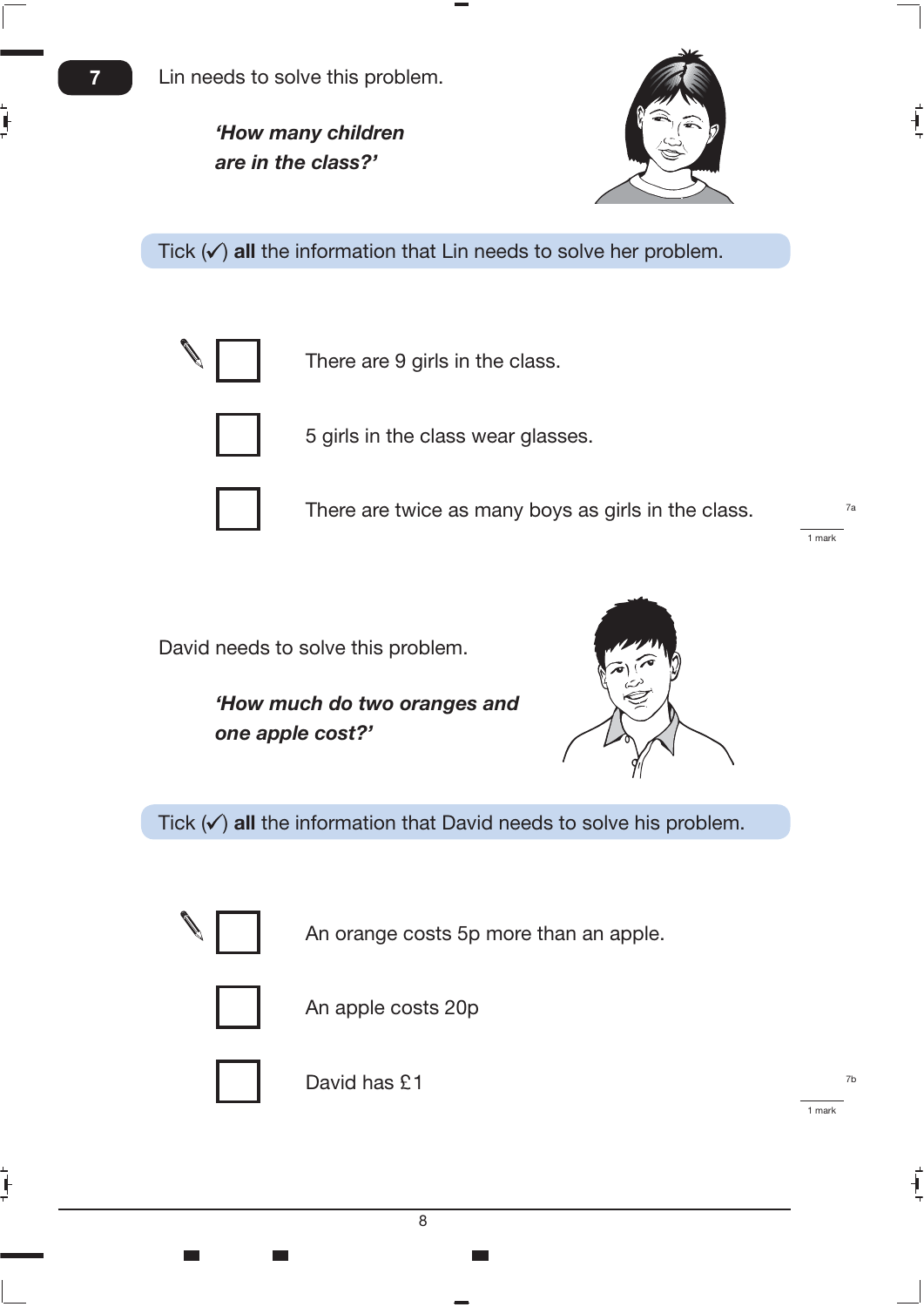

The diagram shows distances on a train journey from Exeter to York.



į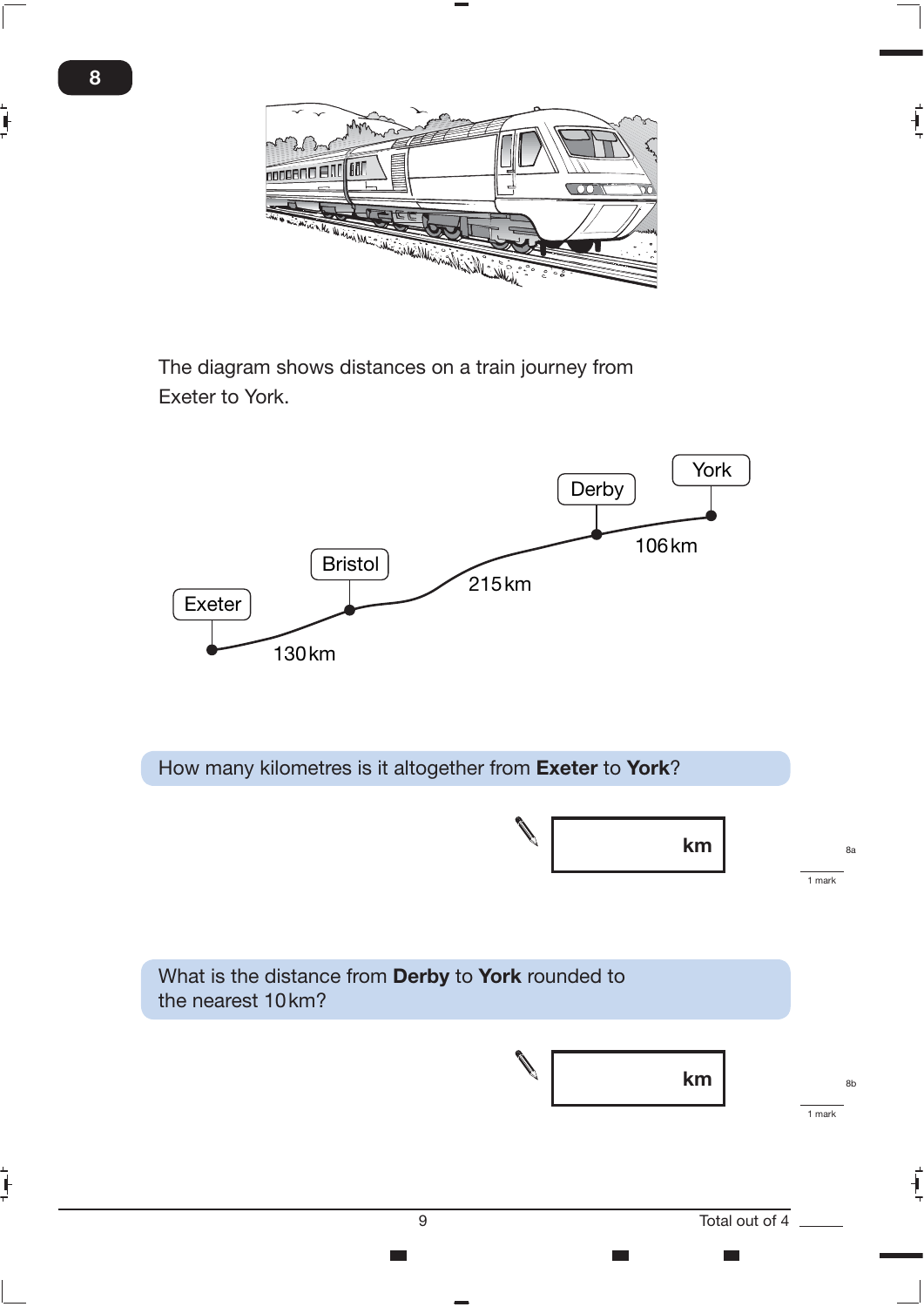

A rectangular swimming pool is 25 metres long and 10 metres wide.



David swims **5 lengths**.

**9**

Rosie swims **12 widths**.

How much **further** does David swim than Rosie?

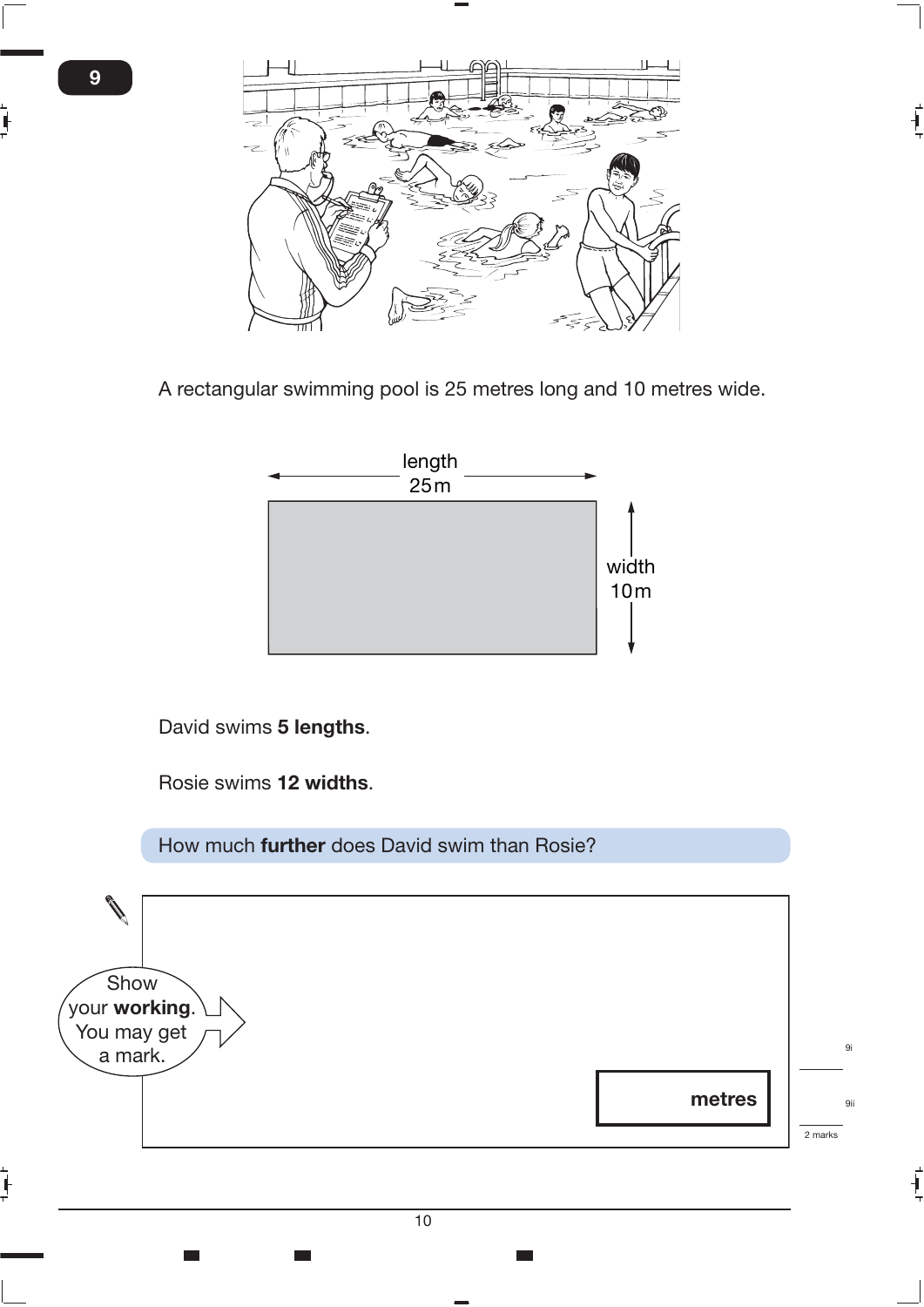

0.2

 $\frac{1}{4}$ 

0.75

1 mark

11

П

 $\mathbb{R}^n$ 

1 4

2 5

П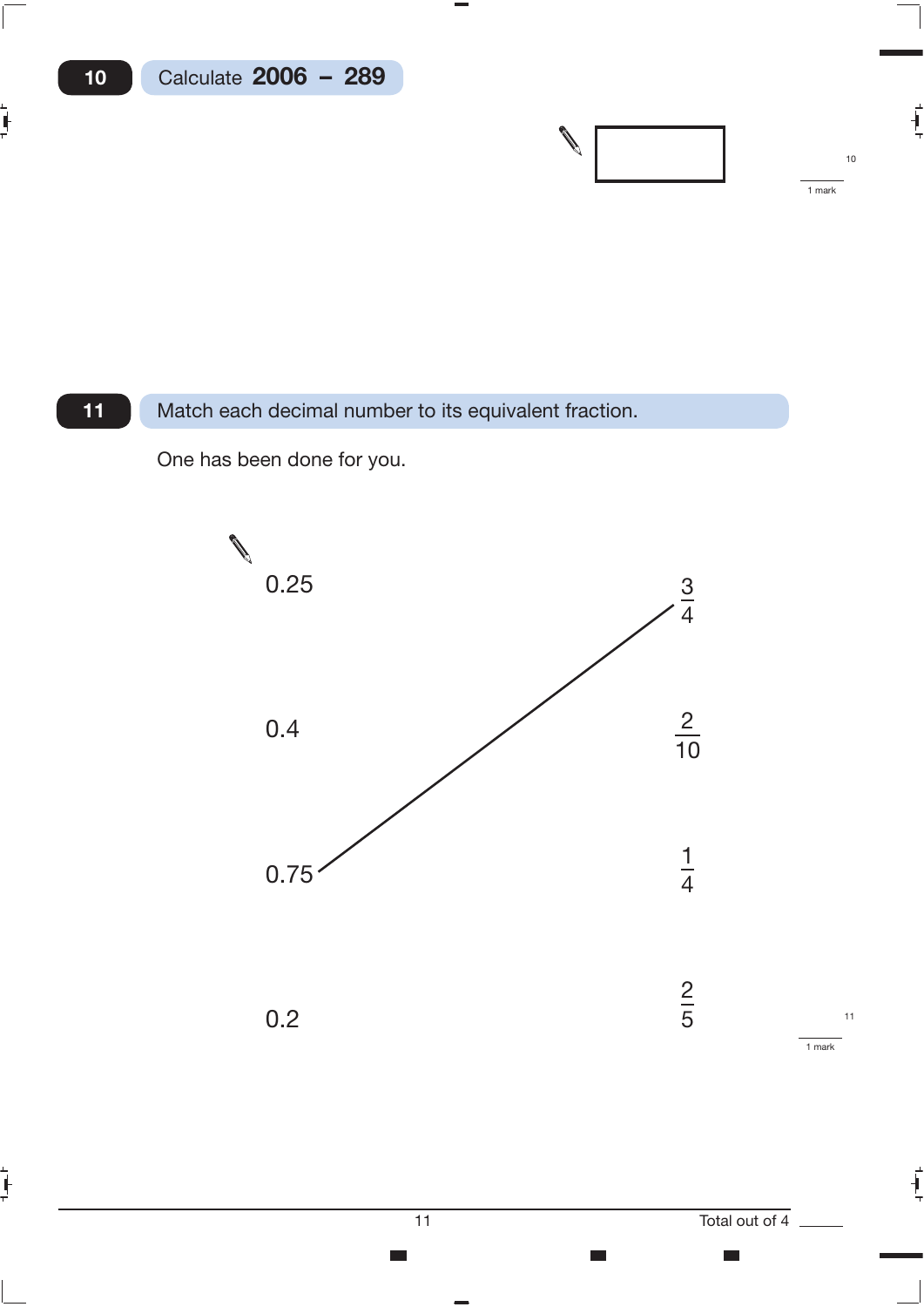ţ

Five children have ticked this table to show on which days they are free to go out.

|     | Emma | David        | Lin          | <b>Jack</b> | Rosie |
|-----|------|--------------|--------------|-------------|-------|
| Mon |      | $\checkmark$ | $\checkmark$ |             |       |
| Tue |      |              | $\checkmark$ |             |       |
| Wed |      |              |              |             |       |
| Thu |      |              |              |             |       |
| Fri |      |              |              |             |       |

On how many days are **more than two** children free to go out?



12a

12b

1 mark

On which days are Lin and Rosie both free to go out together?

**Contract Contract Contract Contract Contract Contract Contract Contract Contract Contract Contract Contract C** 

1 mark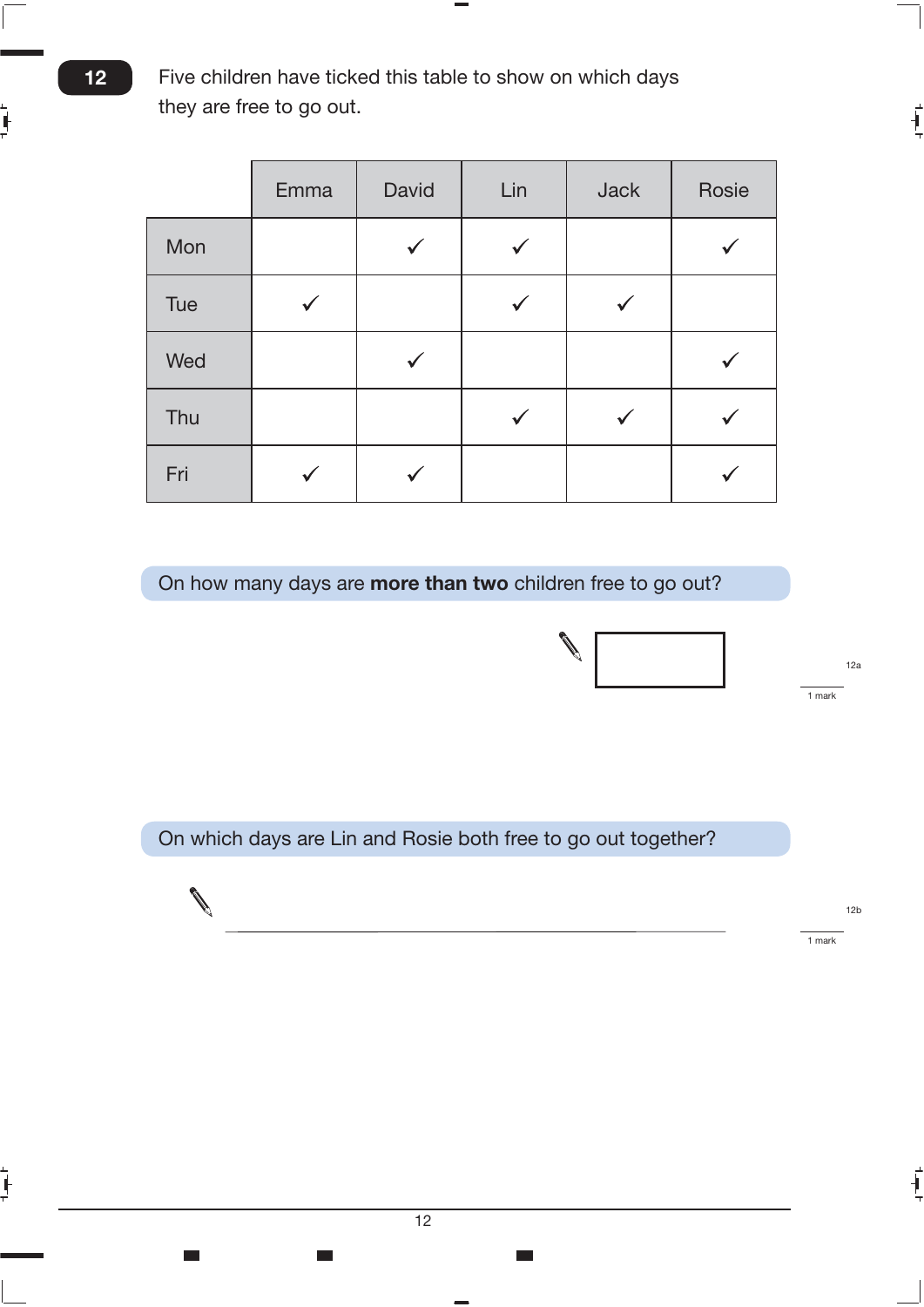**13**

 $\frac{1}{4}$ 

 $\ddagger$ 



 $\overline{\phantom{0}}$ 

 $\overline{\phantom{0}}$ 

 $\overline{\phantom{a}}$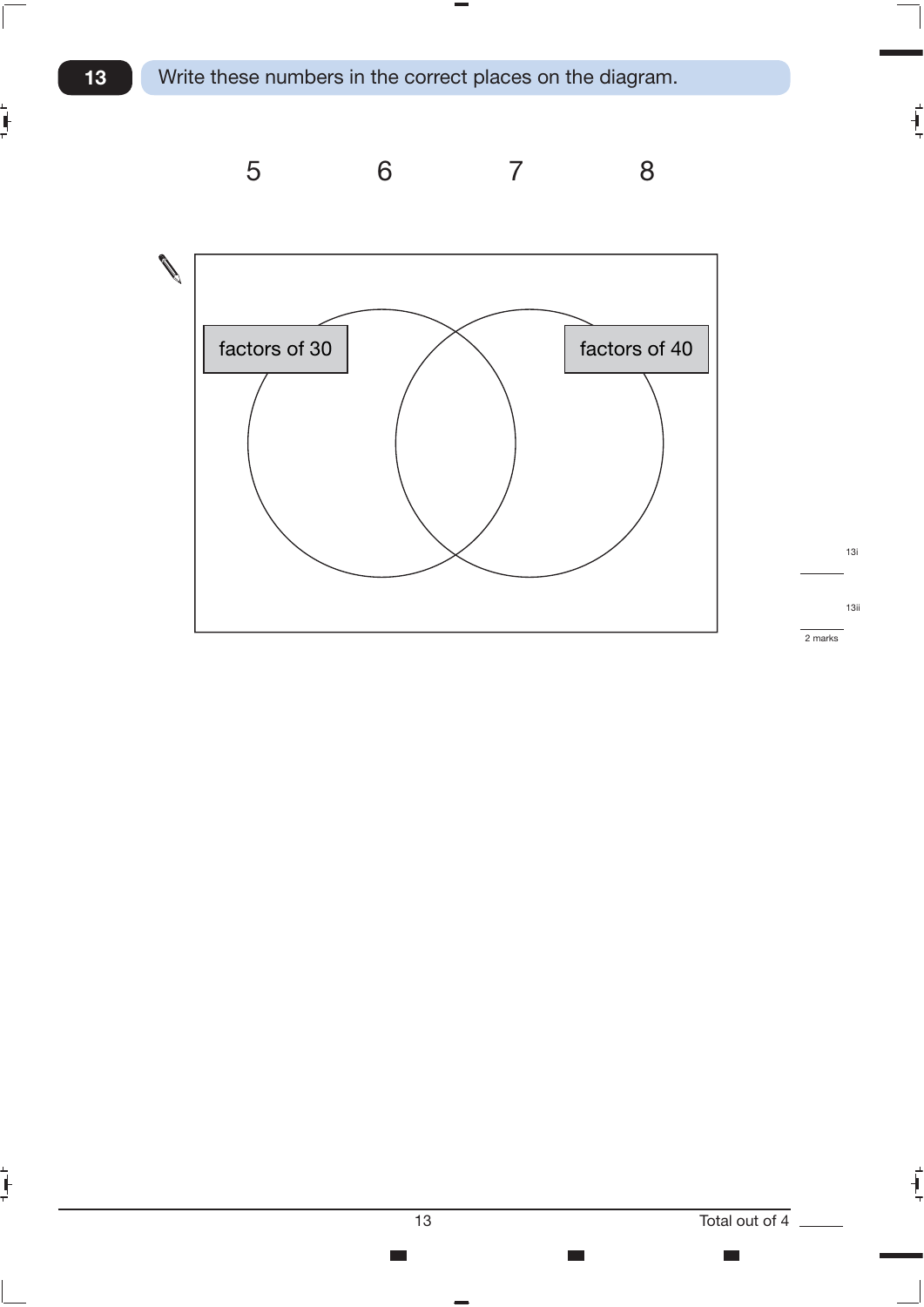## Here is part of a time line.

Draw a line from each invention to the correct point on the time line.

One has been done for you.



ļ

 $\frac{1}{4}$ 

e.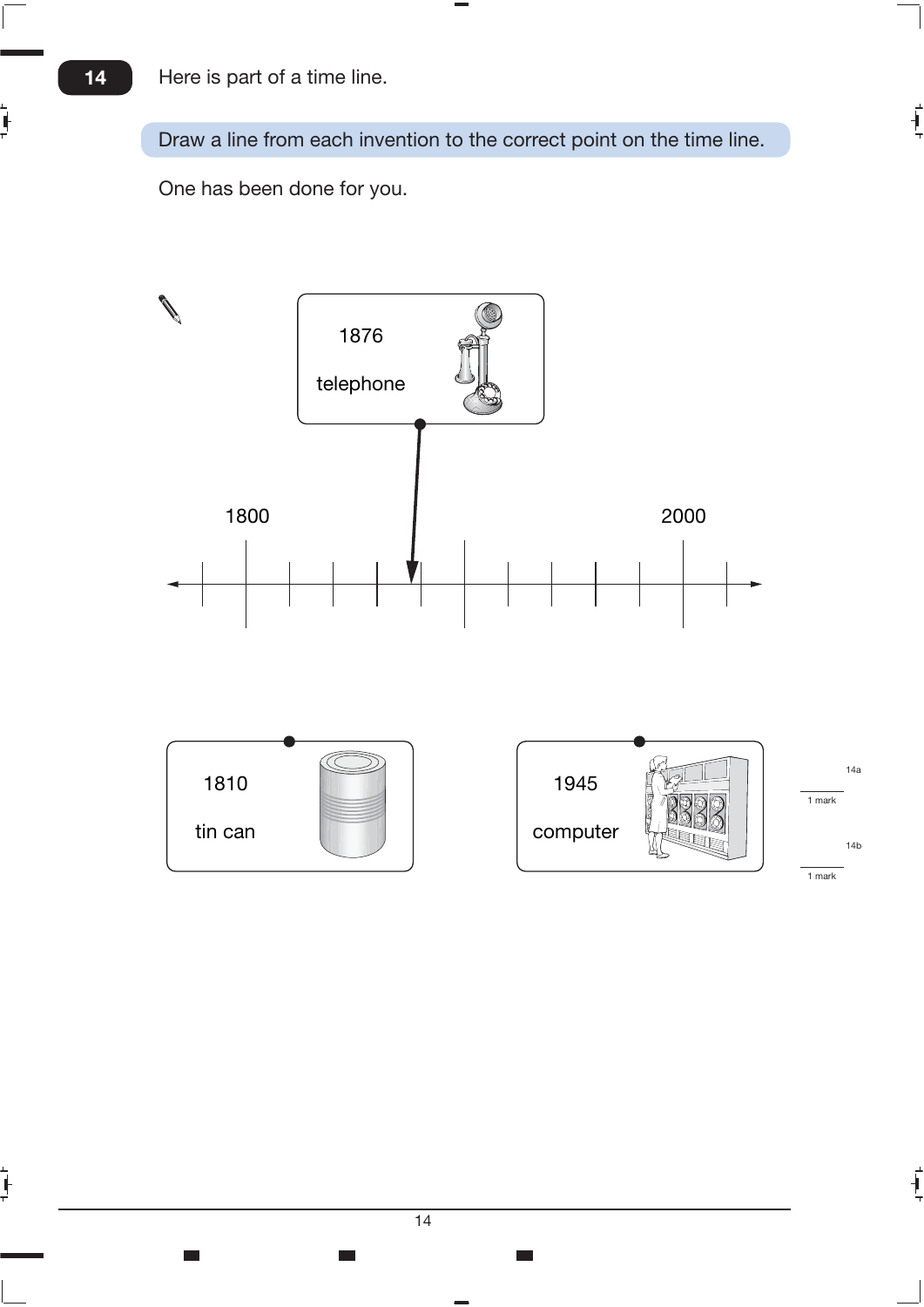Here is a number chart.

Every third number in the chart has a circle on it.



The chart continues in the same way. Here is another row in the chart.



e.

e.

**15**

 $\frac{1}{4}$ 

ļ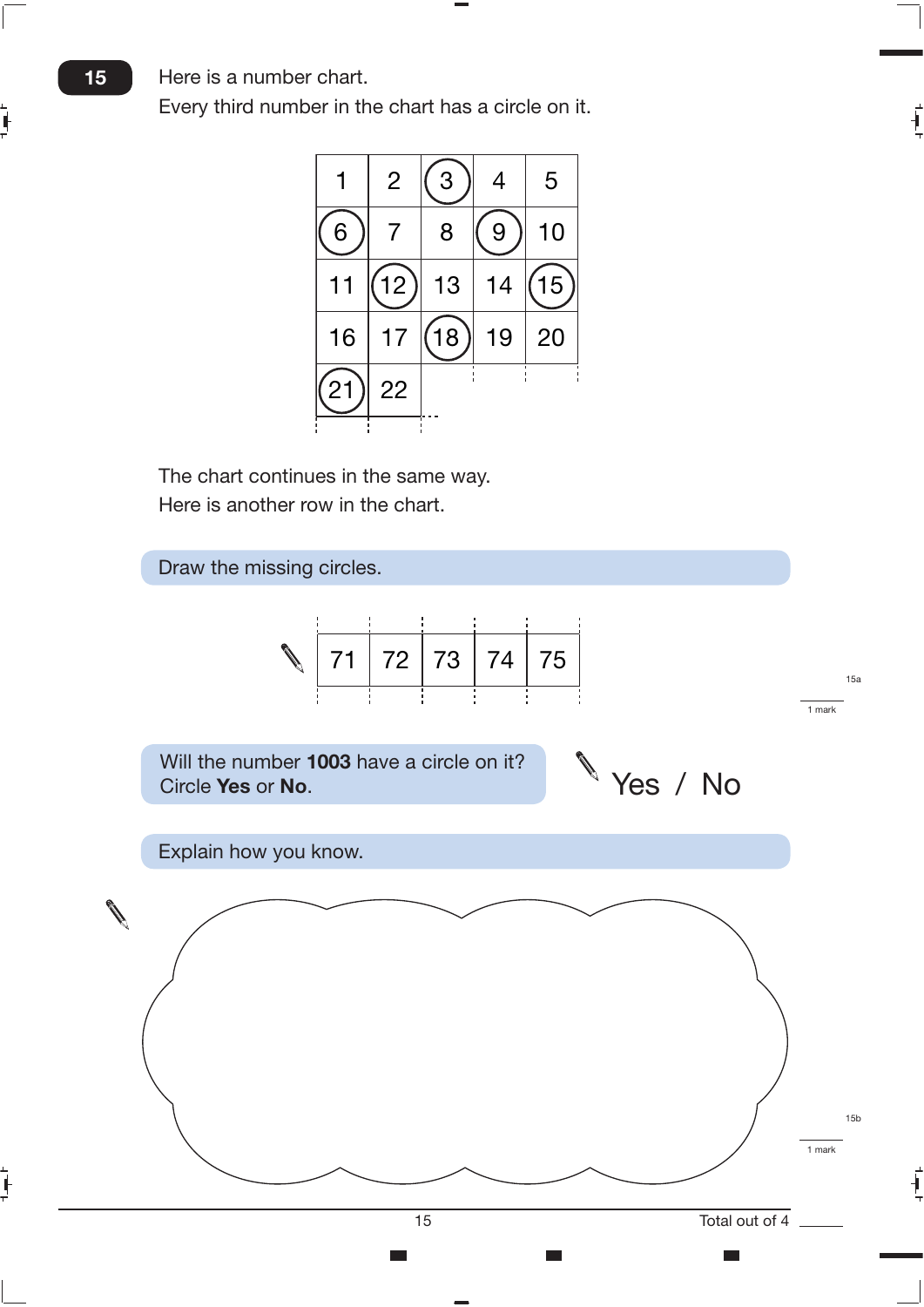

The diagram is turned to the new position below.

Draw the three missing shapes.



16i

16ii

 $\overline{\phantom{1}}$  2 marks

ׇ֧֓֓֓֓֓֬֓֓֓֓֓֓֓֓֓֓֬֓֓֓֓֓֬֓֓֓֓֓֬֓֓<del>֓</del>֖֧֧֓֓֓֓֓֓֓֓֓֓<del>֓</del>

 $\frac{1}{4}$ 

r.

 $\mathcal{L}_{\mathcal{A}}$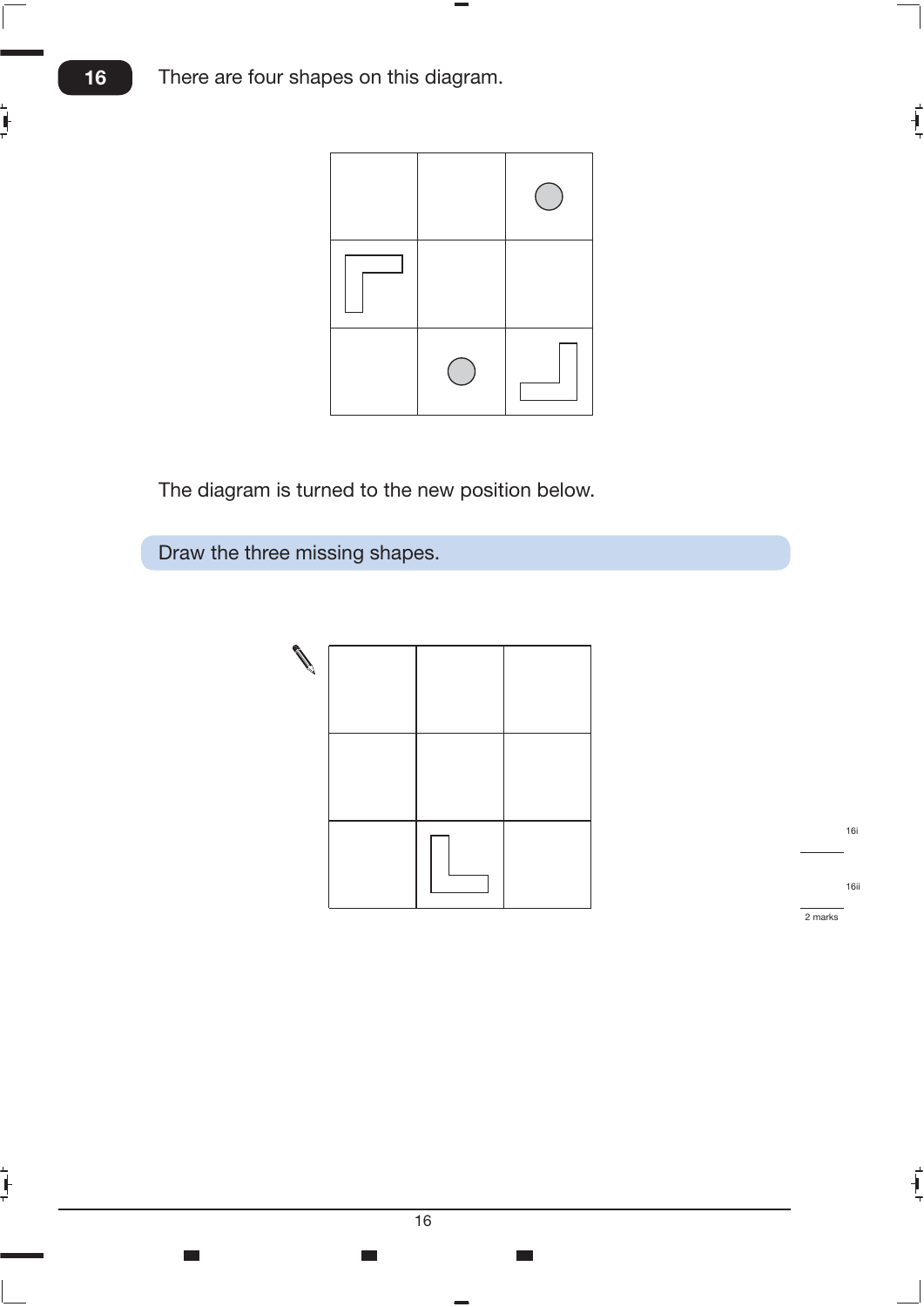

**1** child read 5 books.

Lin says,

#### *'That means 2 children read 6 books'.*



į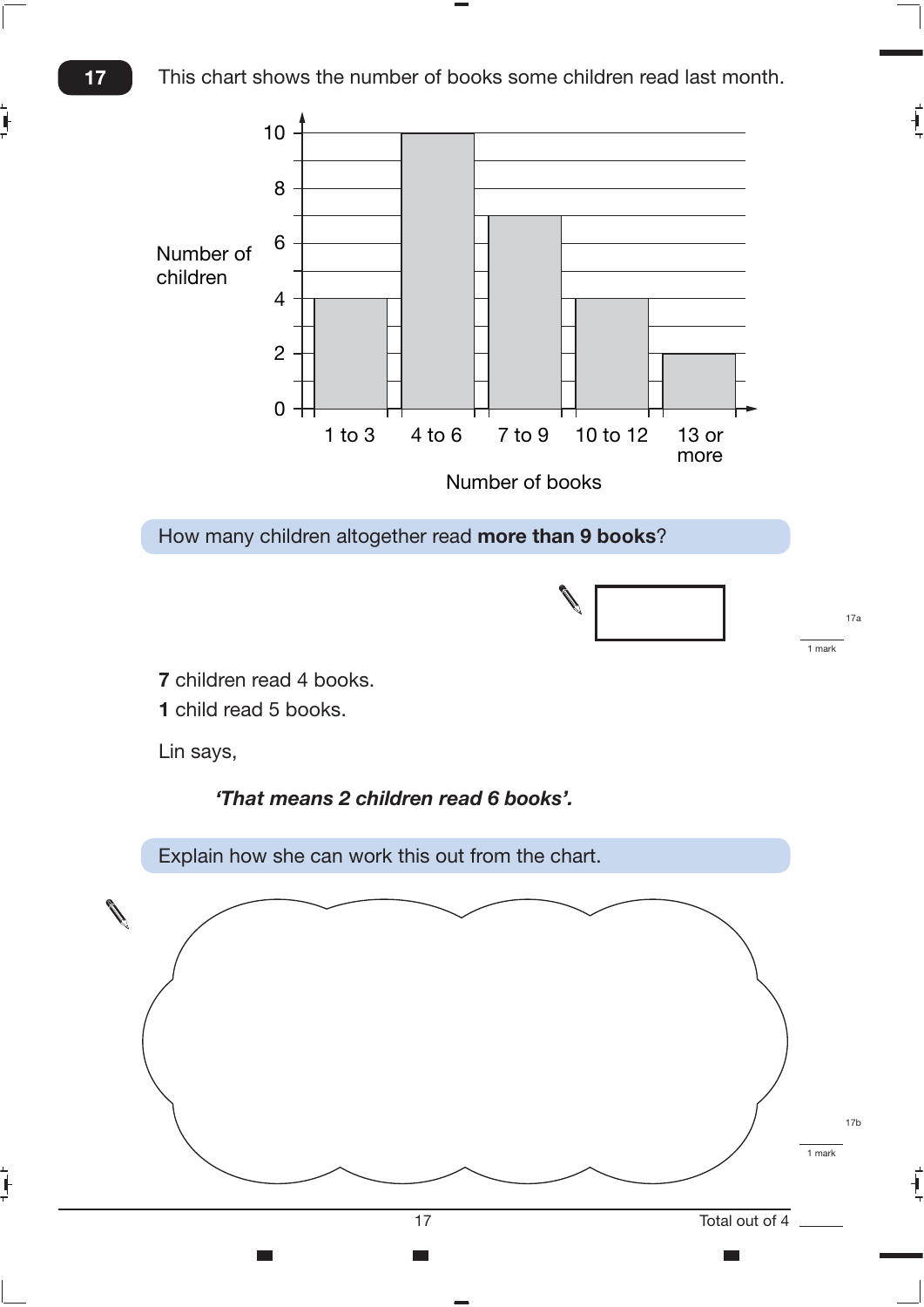

 $18$ 

 $\frac{1}{4}$ 

 $\sim$ 

**The State**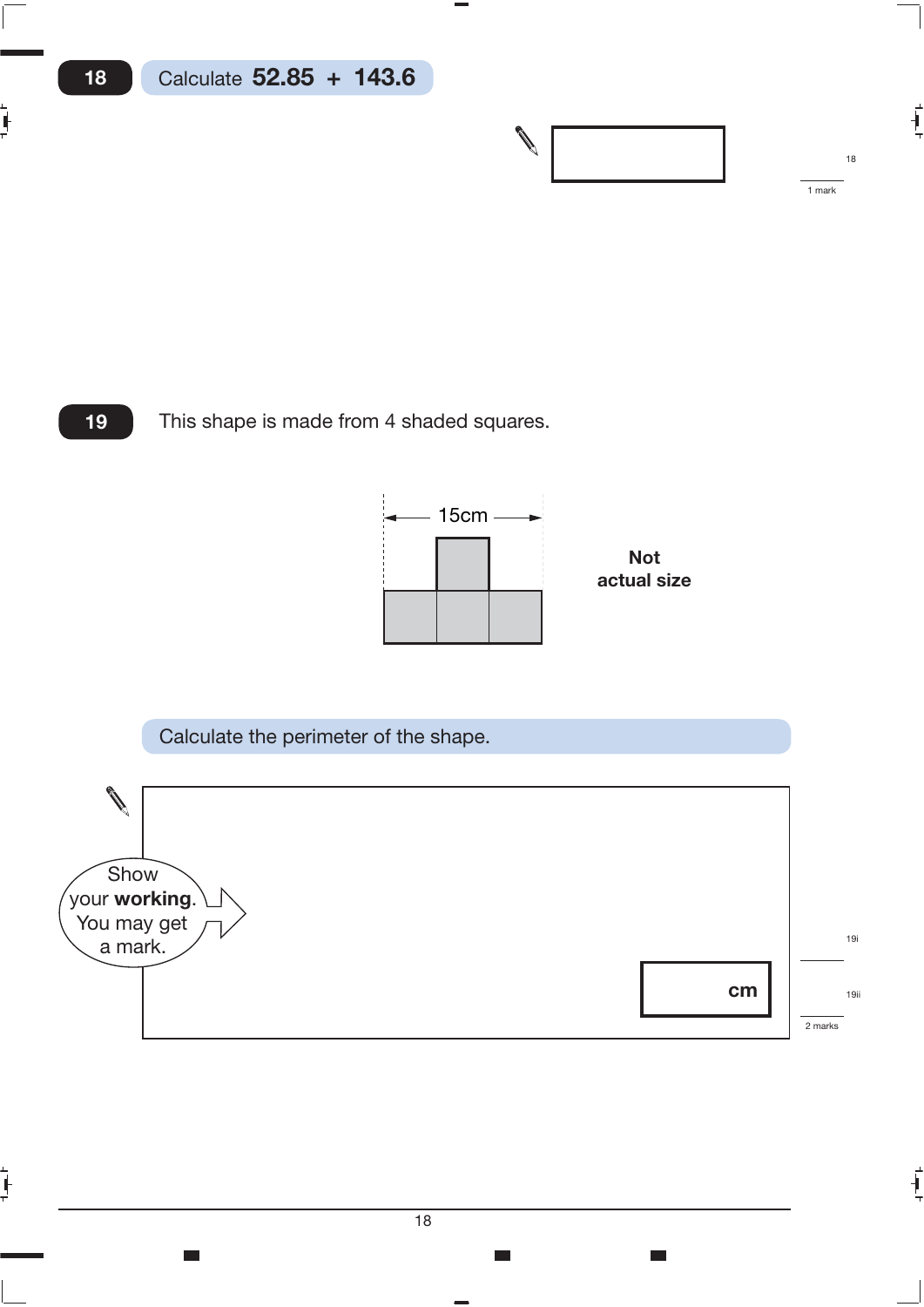![](_page_18_Figure_0.jpeg)

ļ

ׇ֧֧֧֓֓֓֓֬֓֓֓֓֬֓֓֓֓֓֓֓֓֓֓֬֓֓֓֬֓֓֓֬֓֓֡֓֩֬֓֓֡֓֓֡֓֓֓֓֓֡֓֓֡֓֓֡֓֓֡֓֬֓֓֡֬֓֓֬֓֓֓֓<del>֛֖֖֖</del>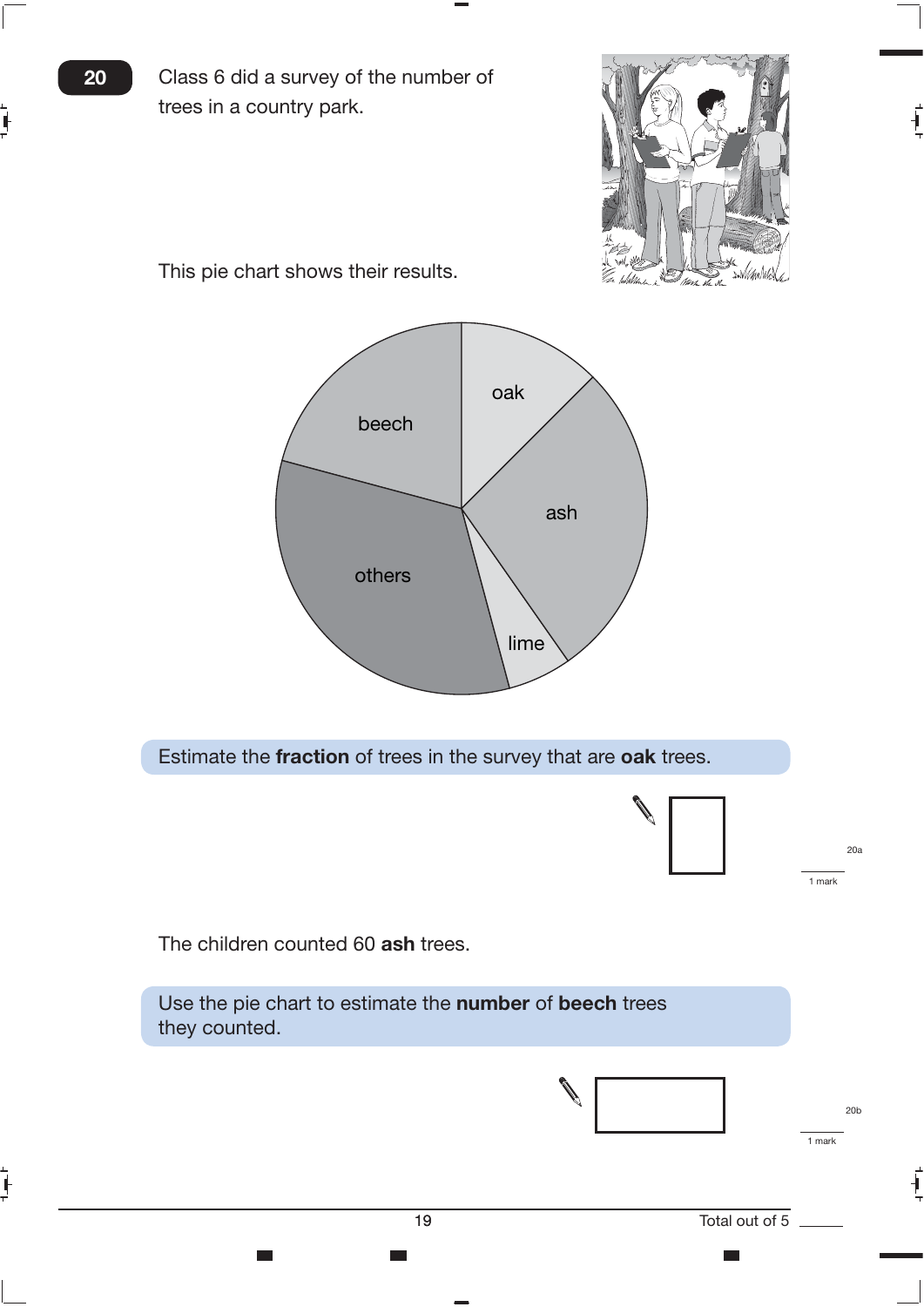**21**

Ī

Here is a sketch of a triangle.

It is not drawn to scale.

![](_page_19_Figure_3.jpeg)

21i

21ii

2 marks

Draw the full-size triangle **accurately** below.

Use a protractor (angle measurer) and a ruler.

One line has been drawn for you.

 $-10$ cm $-$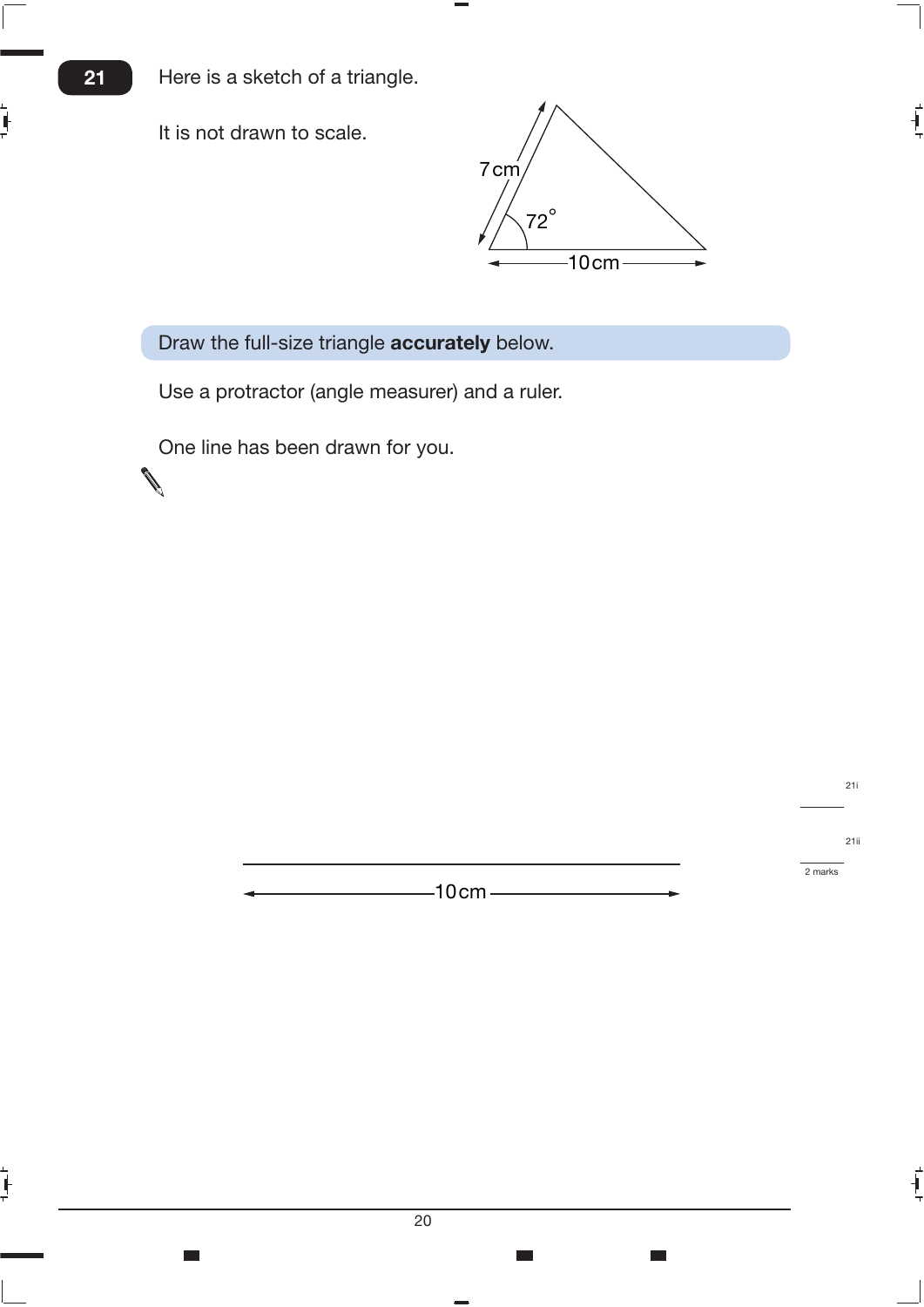![](_page_20_Figure_0.jpeg)

*k* stands for a whole number.

**23**

 $\frac{1}{4}$ 

*k* **+ 7** is greater than 100

 $\mathcal{L}_{\mathcal{A}}$ 

 $k - 7$  is less than 90

**Contract Contract Contract Contract Contract Contract Contract Contract Contract Contract Contract Contract Contract Contract Contract Contract Contract Contract Contract Contract Contract Contract Contract Contract Contr** 

Find **all** the numbers that *k* could be.

| 2 marks |
|---------|
|         |
|         |
|         |
|         |
|         |

 $\overline{\phantom{0}}$ 

23i

23ii

**The State**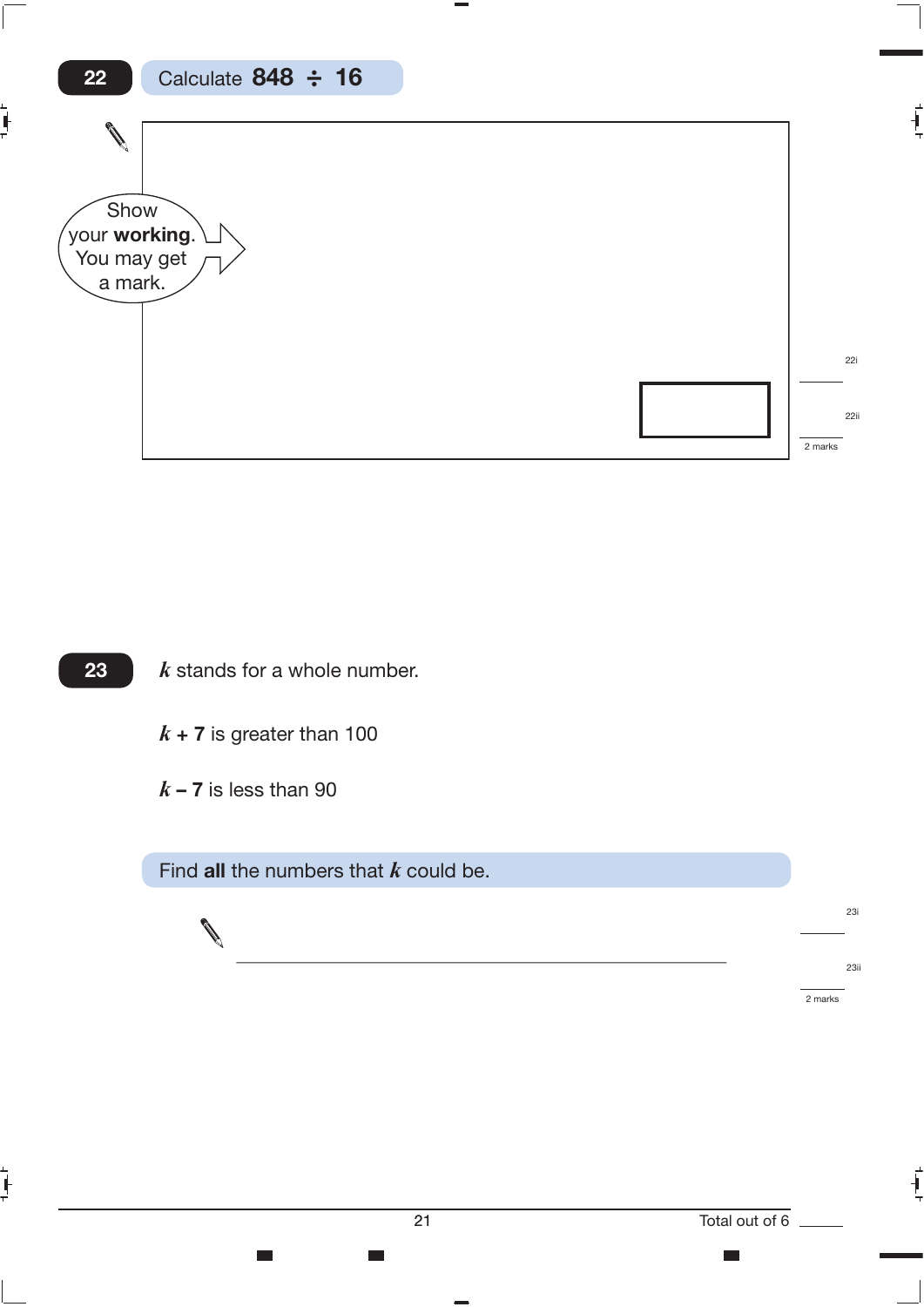End of test

÷.

 $\frac{1}{4}$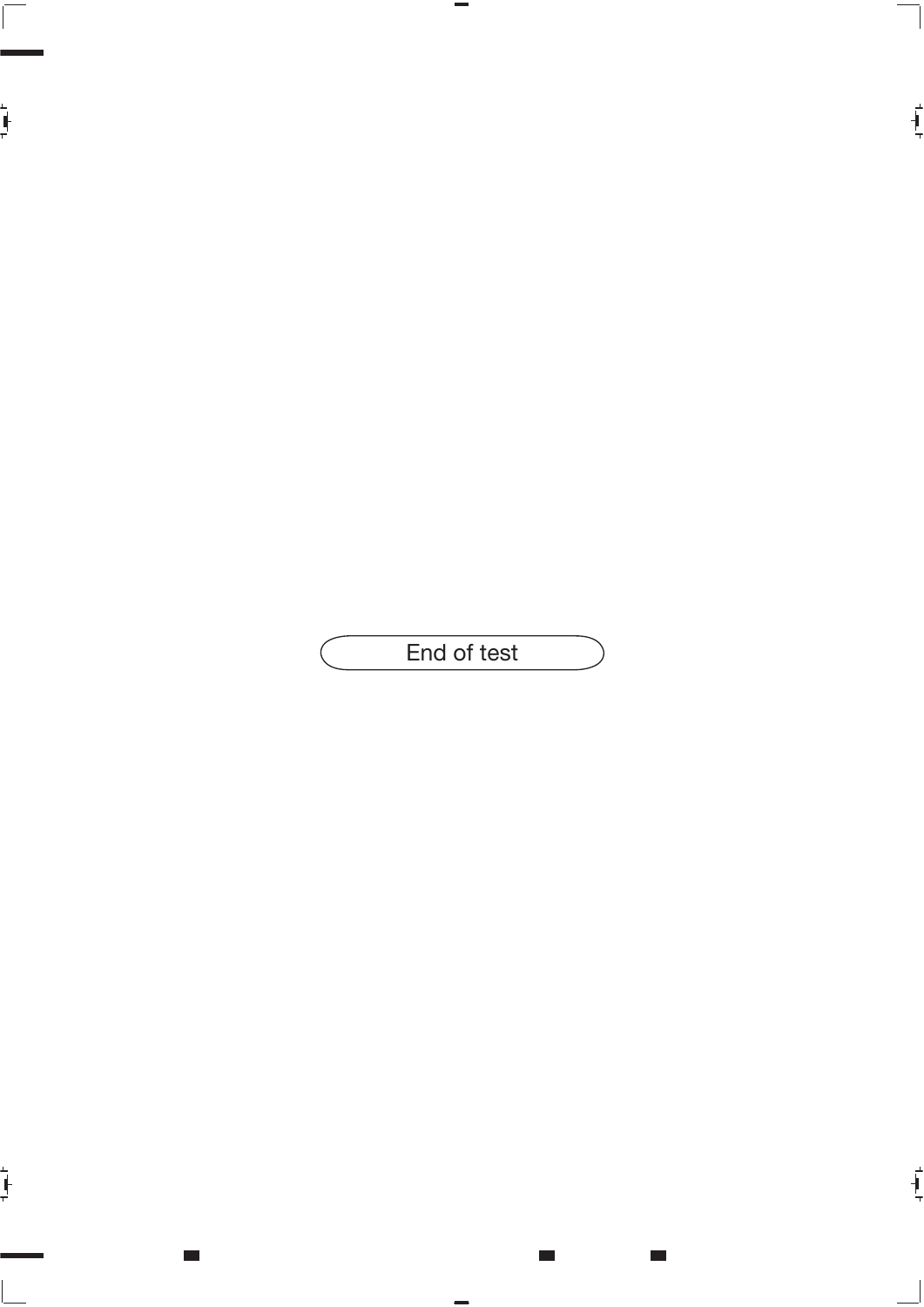![](_page_22_Picture_0.jpeg)